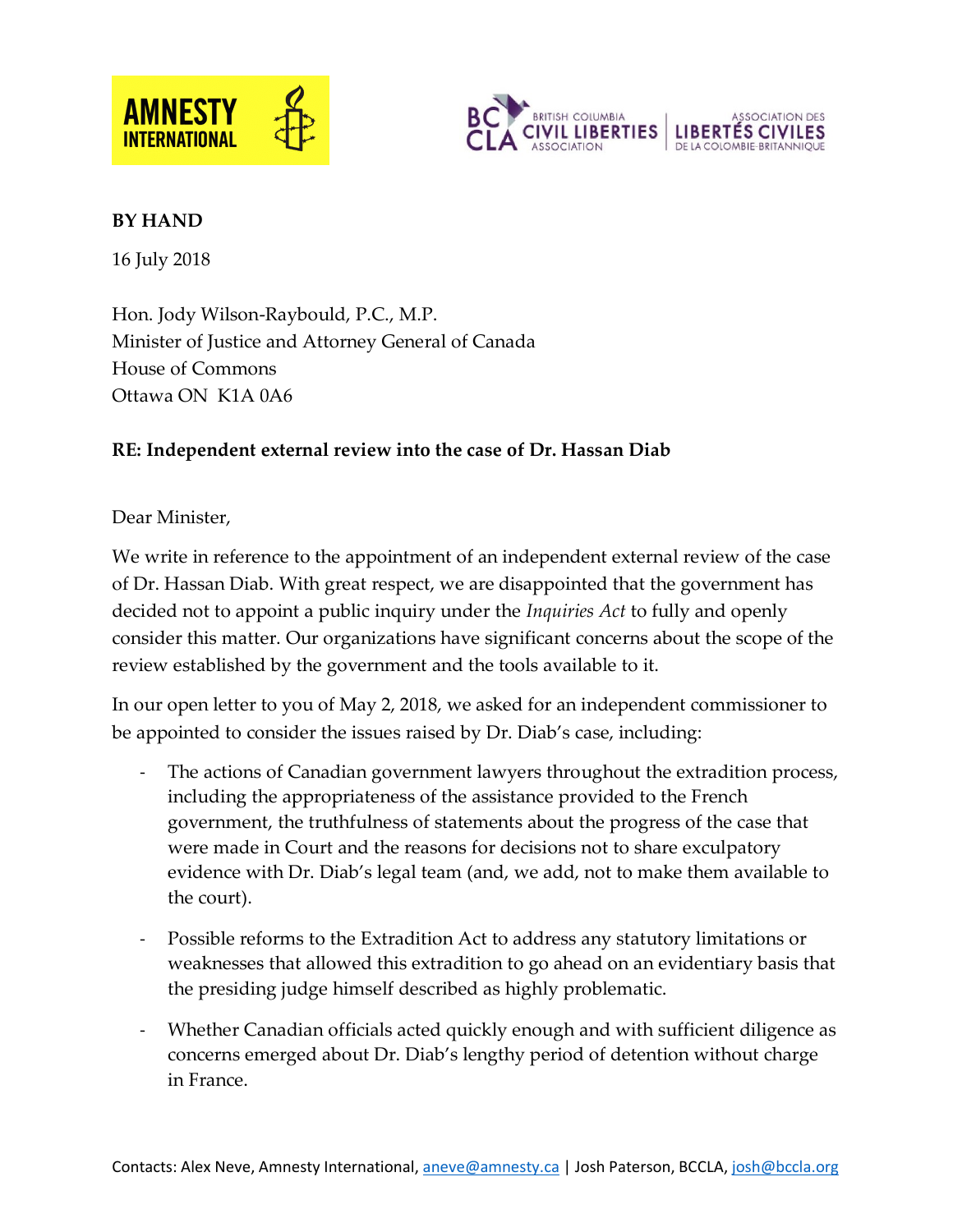- Appropriate redress to Dr. Diab and his family, including an official apology and appropriate compensation, for actions or inaction of Canadian officials that may have contributed to the human rights violations and miscarriage of justice he experienced.

We consider that the review must examine all of the above issues in order to be credible. Your colleague, the Honourable Chrystia Freeland, Minister of Foreign Affairs, stated that she was pleased with this review being announced in late May in order to understand why Dr. Diab was sent from Canada to France. Unfortunately, there are a number of key issues that are not explicitly included in the scope of the review, and that we fear may be ignored with the result that a full picture of why Dr. Diab was sent from Canada to France may not emerge from this review.

### **Shortcomings in the Extradition Act must be considered as part of review**

The terms of reference for the independent external review do not appear to allow any consideration of whether reforms to the Extradition Act are needed in light of the fact that Dr. Diab was committed for extradition on the basis of evidence that the extradition judge deemed to be "suspect" but that nevertheless had to be accepted as presumptively reliable. Instead, the review will assess only whether the law and Department of Justice practices and procedures were followed. With respect, this is inadequate and, in fact, entirely misses one of the main reasons this review is necessary. The low evidentiary threshold and weak procedural safeguards of the Extradition Act made the egregious experience of Dr. Diab and his family possible. A review that fails to consider the limitations or weaknesses in the Act will provide an incomplete picture to the government of Canada, to Parliament and to the public of what may need to be fixed in order to prevent another Canadian from facing an ordeal like that which ensnared Dr. Diab.

## **France's actions leading up to Dr. Diab's committal for extradition must not be insulated from review**

We note that the reviewer may assess whether there are specific concerns that need to be addressed with France "with respect to Dr. Diab once surrendered to France," and that in your letter of May 29, you note the need for reflection on Dr. Diab's three-year period in custody in France. We appreciate that France's actions after Dr. Diab's handover will be within the scope of the review. We are concerned, however, that the terms of reference do not explicitly set out that the reviewer may consider France's conduct prior to Dr. Diab's surrender. While the reviewer may consider the correspondence between Canadian and French officials, France's request, and the evidence that France provided in support of that request, it appears as though the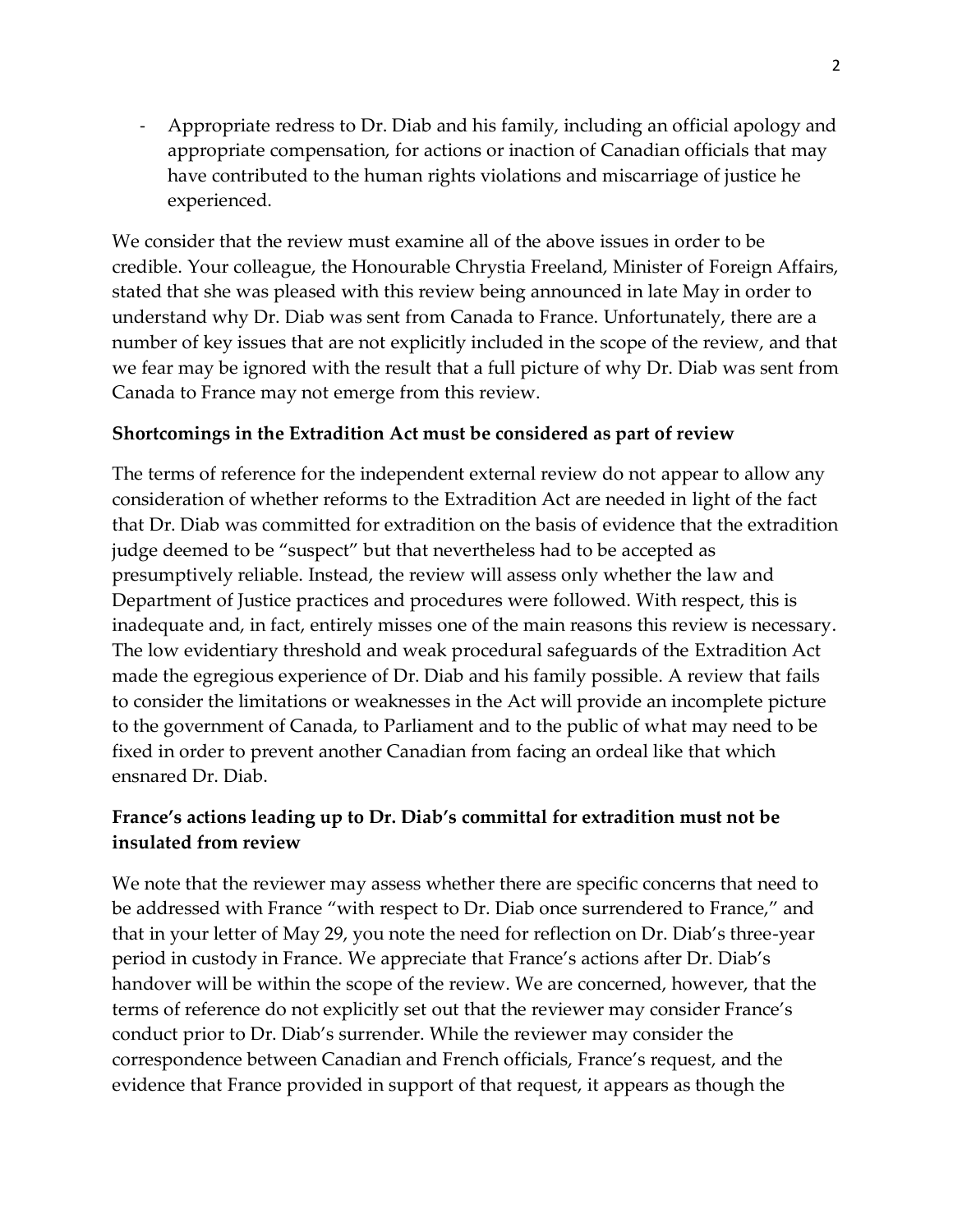reviewer may not interview current or former officials in the French government who may be able to shed light on French conduct leading up to the committal.

As you are no doubt aware, subsequent to our letter of May 2, 2018, CBC News reported on June 20, 2018 that "France was aware of — and failed to disclose fingerprint evidence that ultimately helped to clear Hassan Diab of committing a terrorist attack when it made its formal extradition request to Canada. […] French officials did not share fingerprint comparison evidence in their possession with their Canadian counterparts. In fact, court documents show French prosecutors denied the evidence even existed."<sup>1</sup> If the review is unable to consider or comment upon French actions or omissions in the process of cooperation with Canada on Dr. Diab's extradition, is unable to consider documents that describe France's involvement in this case that may go beyond the correspondence, request and evidence provided by France (such as those released to CBC), and is limited only to a review of correspondence and evidence received by Canada, the review is bound to produce an account of the events in this case that is at best incomplete and at worst misleading.

### **Reviewer's access to documents and evidence in Canada's possession must not be subject to France's permission**

We note that you indicate to the reviewer that he will have the cooperation of Justice counsel and staff, and "full access to departmental files and correspondence respecting the Diab extradition, and any related mutual legal assistance request, subject to any limits required by law, including privacy or international relations obligations." You further state that, should the reviewer request it, "waivers or consents respecting any such limits on access will be reasonably sought by the Department of Justice." Dr. Diab's case is one in which a Canadian family was significantly harmed by both Canada and France, working in collaboration with each other. In attempting to assess what happened in this case, it is unacceptable to us that the reviewer would by stymied by having documents in Canada's possession withheld from him out of concern for "international relations obligations". It is not clear to us how concerns for France's preference to shield certain documents or evidence from disclosure to the reviewer might constitute a "limit required by law." If CBC's reporting that France acted unethically in this case is accurate, France may have a strong interest in objecting to the production of certain documents to the reviewer in order to obscure its conduct. The strong public interest in a full understanding and accounting of the events in Dr. Diab's case, in our view, must supersede international relations concerns and any objection to production of documents expressed by France.

 $\overline{a}$ 

<sup>&</sup>lt;sup>1</sup> CBC News, "France told Canada key evidence did not exist in Hassan Diab terrorism case" (June 20, 2018) accessed at [https://www.cbc.ca/news/politics/hassan-diab-france-evidence-1.4714307.](https://www.cbc.ca/news/politics/hassan-diab-france-evidence-1.4714307)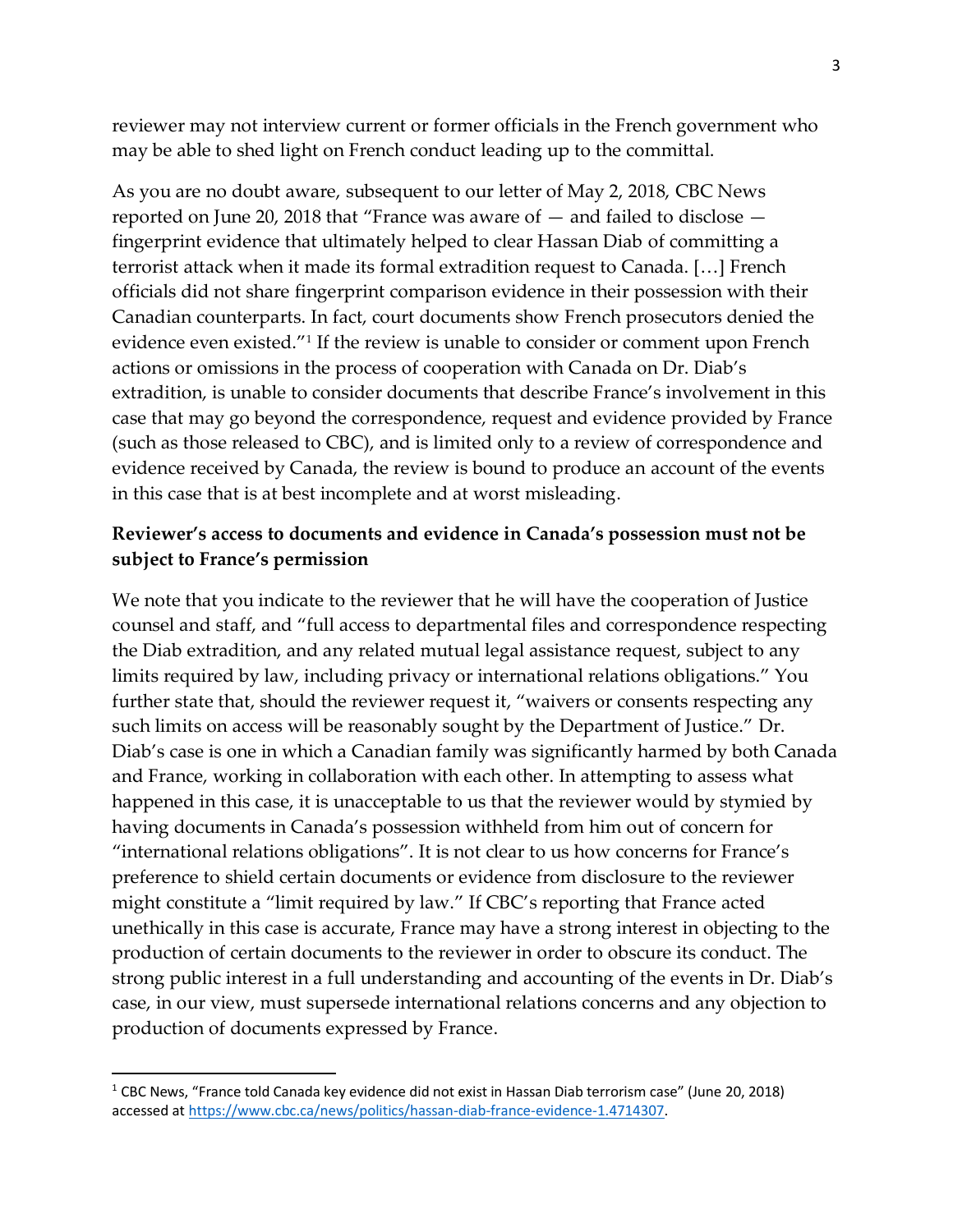# **Lack of opportunity to cross-examine witnesses under oath may hinder the review's ability to establish the truth**

While your press release announcing the review indicates that the reviewer "will be given the tools, access and discretion necessary to conduct a thorough and independent review of the case", we are concerned that the process that has been outlined will not be sufficient to uncover all relevant facts and does not permit sufficient testing of the statements that will be made to the reviewer. While the reviewer will be able to speak to Justice counsel and Global Affairs Canada, neither Dr. Diab nor anyone else will have the ability to cross-examine such individuals in respect of their claims. Documents obtained by the CBC described that Department of Justice counsel collaborated actively with France to generate new evidence against Dr. Diab, that they may have misled the Court, and that they withheld evidence from the Court and Dr. Diab. Especially in light of these contentious allegations, the ability to rigorously test statements under oath as part of a fact-finding process is crucial, and we are concerned that the reviewer has not been given the appropriate tools to ensure this testing occurs.

### **The terms of reference fail to require the result of the review to be made public**

In our letter of May 2, we called for a <u>public</u> inquiry into Dr. Diab's case. Neither the terms of reference for this review, nor your press statement, offer any assurance that the result of the review will be shared with the public or with Parliament. We hope that the failure to make this explicit was simply an omission of the obvious: the report must be provided to Dr. Diab and it must be made public. We expect that the statement in the terms of reference that the reviewer must make his own assessments and conclusions will mean that it is released without editing by the government.

In conclusion:

- We ask you to indicate how the government intends to ensure a review of the critically important question of how potential shortcomings in the *Extradition Act*  played a role in Dr. Diab's case, if it is not to be a subject within the scope of the independent external review.
- We ask you to ensure that the reviewer may interview individuals under oath, that transcripts of that questioning be made available to Dr. Diab and his counsel, and that in the absence of an opportunity for cross-examination, Dr. Diab and his counsel be given an opportunity to provide questions to the reviewer that he may choose to put to interview subjects. Further, Dr. Diab and his counsel should be afforded an opportunity to suggest supplementary followup questions based on the initial interview transcripts.